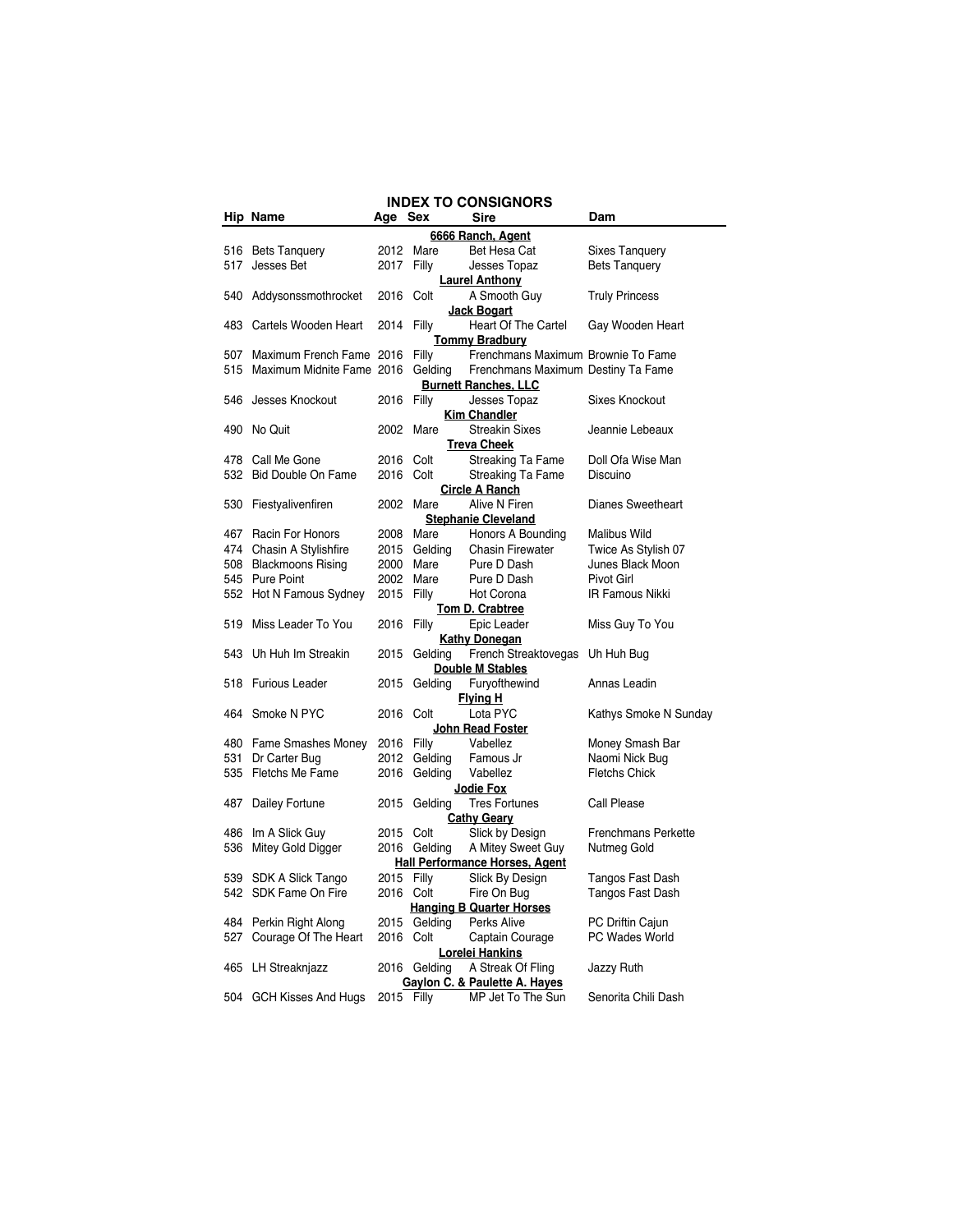|     | <b>INDEX TO CONSIGNORS</b>                                                    |            |              |                                                                                |                           |  |  |
|-----|-------------------------------------------------------------------------------|------------|--------------|--------------------------------------------------------------------------------|---------------------------|--|--|
|     | Hip Name                                                                      | Age Sex    |              | Sire                                                                           | Dam                       |  |  |
|     |                                                                               |            |              | Sondra Lea Heine                                                               |                           |  |  |
|     | 498 Nick Makes Me Happy                                                       | 2014       | Gelding      | Firewaterontherocks<br>Sheresa K. Jackson                                      | Hollys Nick Bar           |  |  |
|     | 462 Decades Of Honor                                                          | 2016       | Geldina      | PC Frosty Bid                                                                  | All Of Buttons Honor      |  |  |
|     | 485 A Hoppin Romance                                                          | 2010       | Mare         | Frog Hollow Fire                                                               | Pencil Slim Rockette      |  |  |
| 555 | Itsallaboutthe Frost                                                          | 2016       | Gelding      | PC Frosty Bid                                                                  | <b>Skeets That Cash</b>   |  |  |
|     |                                                                               |            |              | David D. James                                                                 |                           |  |  |
| 470 | Aint Ez B N Perfect                                                           | 2014       | Filly        | MP Jet To The Sun                                                              | Perks N Love              |  |  |
| 479 | Smign                                                                         | 2006       | Mare         | A Regal Choice                                                                 | <b>False Spring</b>       |  |  |
|     | 544 A Honor To Win                                                            | 2005       | Mare         | Chati Honor Lark                                                               | Libby Magnolia            |  |  |
|     |                                                                               |            |              | <b>Carol Keith</b>                                                             |                           |  |  |
| 482 | <b>CEO Spicey Caliente</b>                                                    | 2016       | Colt         | Ceo                                                                            | Missourri Tiger           |  |  |
|     |                                                                               |            |              | <b>Bill Kirkwood</b>                                                           |                           |  |  |
| 505 | Sweet Grass Cutting                                                           | 2014       | Filly        | <b>Third Cutting</b>                                                           | <b>Ristos Sweet Play</b>  |  |  |
|     |                                                                               |            |              | <b>Laura Landers</b>                                                           |                           |  |  |
|     | 473 KD Flirtini                                                               | 2015       | Gelding      | First Down French                                                              | Spin Me Rite Round        |  |  |
|     | 496 Embryo                                                                    | 2018       |              | Fire Water Flit                                                                | Oh Darlin                 |  |  |
|     | 497 Embryo                                                                    | 2018       |              | Fire Water Flit                                                                | Oh Darlin                 |  |  |
|     | 509 Papers In Assoc                                                           | 2016 Filly |              | Fire Water Flit                                                                | Moonlight In Paris        |  |  |
|     | 510 Papers In Assoc                                                           | 2016       | Colt         | Frenchmans Guy                                                                 | Moonlight In Paris        |  |  |
| 511 | Papers In Assoc                                                               | 2017       | Filly        | Frenchmans Guy                                                                 | Moonlight In Paris        |  |  |
|     | 524 Papers In Assoc                                                           | 2016       | Filly        | A Streak Of Fling                                                              | <b>SR Cat Attack</b>      |  |  |
| 534 | Shesa Streakin Gal                                                            | 2016 Filly |              | A Streak Of Fling                                                              | <b>DMAC Heaping Spoon</b> |  |  |
|     | 548 Watch Me Go Guys                                                          | 2009       | Mare         | Frenchmans Guy                                                                 | Ducks Do Dance            |  |  |
|     |                                                                               |            |              | <b>Jill Lane</b>                                                               |                           |  |  |
| 471 | JL Rocn By The River                                                          | 2016 Filly |              | JL Sirocco                                                                     | River Full Of Cash        |  |  |
|     |                                                                               |            |              | <b>Gary Langford</b>                                                           |                           |  |  |
|     | 466 GL Red Dash                                                               | 2015       | Gelding      | Dashing Guy                                                                    | Reds Miss Lil Oakie       |  |  |
|     | 494 GL Time To Perk                                                           | 2015       | Gelding      | Dashing Guy                                                                    | Thirdtimesmytime          |  |  |
|     | 541 GL Chicklet                                                               | 2015       | Filly        | Dashing Guy                                                                    | <b>CR Fancy Chic</b>      |  |  |
|     | 550 GL Orphan Annie                                                           | 2015       | Filly        | Dashing Guy                                                                    | Letsgojukin               |  |  |
| 554 | <b>GL Double Perks</b>                                                        | 2015       | Filly        | Dashing Guy                                                                    | <b>IR Etta Perks</b>      |  |  |
|     |                                                                               |            |              | <b>Mike Langley</b>                                                            |                           |  |  |
| 491 | Rosific Bailey Fuel                                                           | 2007       | Mare         | Mr Fuel Lark                                                                   | Rose O My Dreams          |  |  |
|     | 493 Frosted Silk Delight                                                      |            | 2016 Gelding | <b>Brian &amp; Krystal Livesay</b><br>AP Six Frosted Moons Miss Double Leowood |                           |  |  |
|     |                                                                               |            |              | <b>Audra Masterson</b>                                                         |                           |  |  |
|     | 549 Colur Me Gone                                                             | 2016 Colt  |              | Streaking Ta Fame                                                              | Rollin N Stolin           |  |  |
|     |                                                                               |            |              | <b>Randy &amp; Rae Lynn Olson</b>                                              |                           |  |  |
|     | 502 JLP Champion Form                                                         |            | 2016 Gelding | Jets Last Payday                                                               | Rare Heart                |  |  |
| 514 | JLP Ready Jet Go                                                              | 2016       | Gelding      | Jets Last Payday                                                               | Hope Its Cash             |  |  |
|     |                                                                               |            |              | Jill Petty                                                                     |                           |  |  |
|     | 492 Frenchieslanetafame                                                       | 2015       | Gelding      | <b>BHR Frenchies Socks</b>                                                     | Short Lane Ta Fame        |  |  |
|     |                                                                               |            |              | Mike or Jill Petty                                                             |                           |  |  |
|     | 495 Slick Lane Ta Fame                                                        | 2015       | Filly        | Slick By Design                                                                | Short Lane Ta Fame        |  |  |
|     |                                                                               |            |              | <b>Pitzer Ranch / Kassidy Dennison</b>                                         |                           |  |  |
| 538 | Bully At The Bar                                                              |            | 2010 Gelding | Platinum Bully                                                                 | Jet N Doc Sue             |  |  |
|     |                                                                               |            |              | <b>Mel O Potter</b>                                                            |                           |  |  |
| 551 | MP Hay Special Day                                                            | 2016 Filly |              | PC Frenchmans Hayday                                                           | Hum Dash Special          |  |  |
|     |                                                                               |            |              | <b>Marty &amp;/or Shalia Powers</b>                                            |                           |  |  |
| 500 | Shez Dashin Cool<br>Mare<br><b>World Speed</b><br>Imtoocools Magnolia<br>2003 |            |              |                                                                                |                           |  |  |
| 537 | American Kido                                                                 | 2015       | Gelding      | MP Jet To The Sun                                                              | Shez Dashin Cool          |  |  |
| 553 | Cooln My Jets                                                                 | 2016       | Filly        | MP Jet To The Sun                                                              | Shez Dashin Cool          |  |  |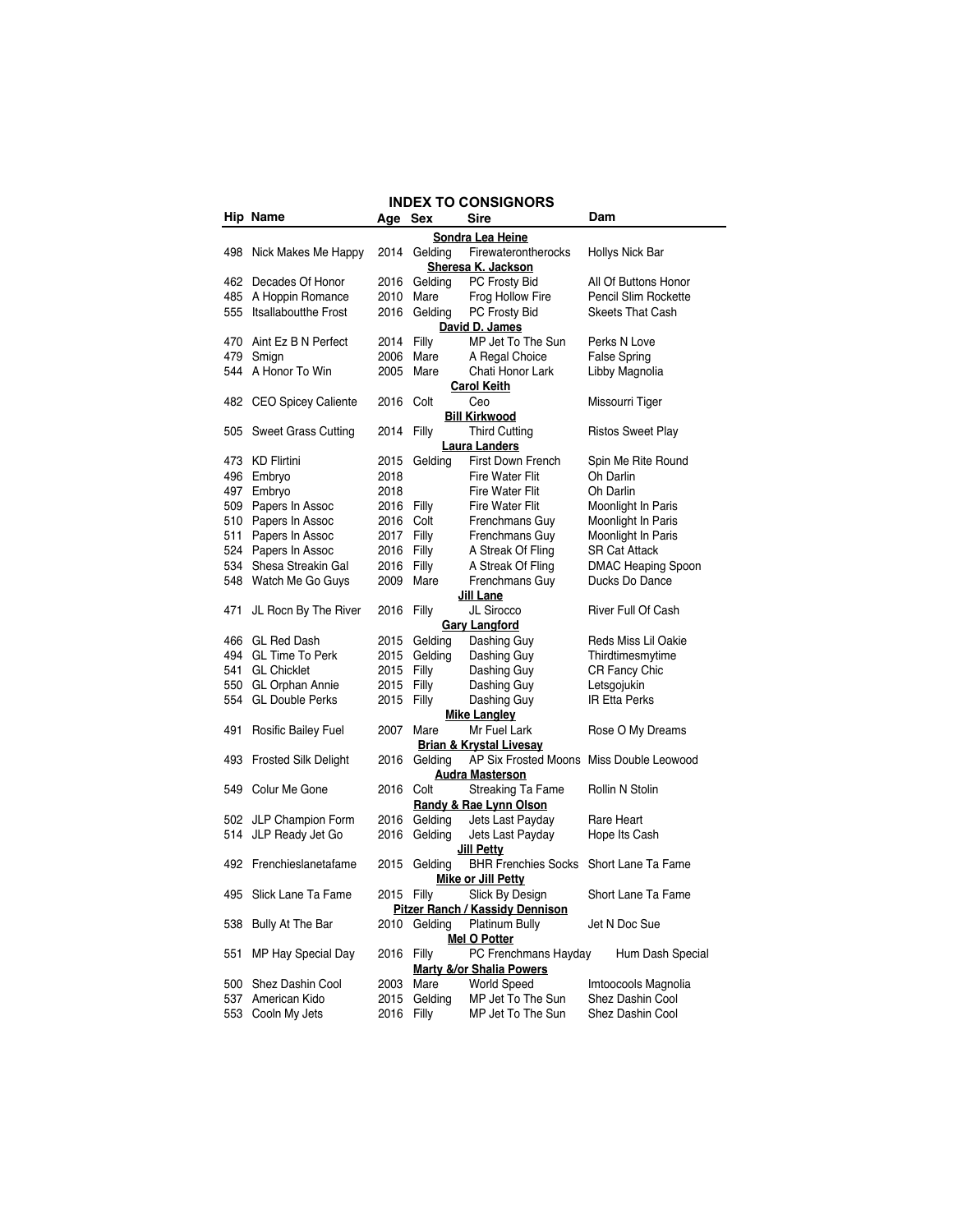|     | <b>INDEX TO CONSIGNORS</b>  |            |              |                                              |                           |  |  |
|-----|-----------------------------|------------|--------------|----------------------------------------------|---------------------------|--|--|
|     | Hip Name                    | Age Sex    |              | <b>Sire</b>                                  | Dam                       |  |  |
|     |                             |            |              | <b>RNR Performance Horses</b>                |                           |  |  |
| 469 | Streakin Ms Perry           | 2015       | Filly        | A Streak Of Fling                            | Mr Perrys Dasher          |  |  |
|     | 489 Streakin Fa Tima        | 2016       | Filly        | A Streak Of Fling                            | Queen Fa Tima             |  |  |
|     | 499 Sixes Fling             | 2015       | Filly        | A Streak Of Fling                            | Waresthesox               |  |  |
| 547 | Jess Boons                  | 2016       | Filly        | Jesses Topaz                                 | <b>Boons Attraction</b>   |  |  |
|     |                             |            |              | <b>Rusty Roberts</b>                         |                           |  |  |
|     | 463 Six Pack Suzie          | 2017       | Filly        | French Too Fame                              | She Seis Away             |  |  |
| 477 | <b>Baby Evan</b>            | 1998       | Mare         | <b>Leaving Memories</b>                      | <b>Baby Empress</b>       |  |  |
| 503 | Jets Heartbreaker           | 2014 Filly |              | Jets Last Payday                             | Rare Heart                |  |  |
|     |                             |            |              | <b>Rusty Roberts &amp; Kurt Rose</b>         |                           |  |  |
|     | 513 Blazing Power           |            | 2009 Mare    | Blazin Jetolena                              | <b>Viking Vixons Last</b> |  |  |
|     |                             |            |              | <b>Melinda Kennedy Schexnaider</b>           |                           |  |  |
|     | 512 Fire N Tha Bar          | 2015 Filly |              | Firewater Canyon                             | Twist Lena Bar            |  |  |
|     | 523 Twist Lena Bar          | 1998       | Mare         | Hesa Missle Bar                              | <b>Twist Flight</b>       |  |  |
|     |                             |            |              | <b>Schmitt Horse Ranch</b>                   |                           |  |  |
|     | 506 VF Eddie N Corona       |            | 2015 Gelding | <b>Eddie Stinson</b>                         | Glitter Class Corona      |  |  |
|     |                             |            |              | Jennifer M. Sewell                           |                           |  |  |
| 528 | Cash N In On Fame           | 2016       | Colt         | KS Cash N Fame                               | Lil Miss Kit Smoke        |  |  |
|     | 533 Chics Fame              | 2016       | Filly        | KS Cash N Fame                               | <b>Chics Smart Peppy</b>  |  |  |
|     |                             |            |              | <b>Diane Powell Shell</b>                    |                           |  |  |
|     | 520 Pals Flying Ta Fame     | 2016       | Colt         | <b>Streaking Ta Fame</b>                     | Splashin Strawfly         |  |  |
|     |                             |            |              | <b>Melissa Silvers</b>                       |                           |  |  |
|     | 468 Laceys Slick Design (P) | 2015       | Filly        | Slick By Design (Q)                          | SS Frills N Lace (P)      |  |  |
| 475 | Slick Spirit N Frills (P)   | 2016       | Filly        | Slick By Design (Q)                          | SS Frills N Lace (P)      |  |  |
|     | 522 Ida Thief               | 2009       | Mare         | <b>Traci Talsma</b><br><b>Identity Theft</b> | Dashes Pure D Jet         |  |  |
| 529 | Eddison                     | 2016       | Geldina      | MP Jet To The Sun                            | Ida Thief                 |  |  |
|     |                             |            |              | Severio Torturo                              |                           |  |  |
| 488 | St Blonde Bombshell         | 2016 Filly |              | Frenchmans Boogie                            | <b>First Patriot</b>      |  |  |
|     |                             |            |              | <b>Triple U Quarter Horses, LLC</b>          |                           |  |  |
|     | 472 Bold Firewater          | 2013 Filly |              | <b>Firewater Finale</b>                      | <b>Bold And Famous</b>    |  |  |
|     |                             |            |              | Ventana Ranch / Lea Rogers                   |                           |  |  |
| 501 | <b>VR Bugginthewind</b>     | 2015 Colt  |              | Furyofthewind                                | VR The Last Bug           |  |  |
| 521 | VR Bugsnthemoonlight        | 2015       | Gelding      | Shawne Bug Leo                               | Kailua Creek              |  |  |
| 526 | VR Phoebes Moon             | 2016       | Filly        | Furyofthewind                                | Kailua Creek              |  |  |
|     |                             |            |              | <b>Rick Vincent, DVM</b>                     |                           |  |  |
|     | 476 RV Model Guy            |            | 2014 Gelding | Guys Payday                                  | Adobe Walls               |  |  |
|     |                             |            |              | Ware Racing & Ranching, Inc.                 |                           |  |  |
| 461 | <b>Feaures Finest Kind</b>  | 2016 Filly |              | <b>Tres Seis</b>                             | Feature For You           |  |  |
|     |                             |            |              | <b>Whispering Winds Ranch</b>                |                           |  |  |
| 481 | Paid Ta Dash                |            | 2014 Gelding | JL Dash Ta Heaven                            | Paid To Cash              |  |  |
| 525 | Chicks Likethesun           |            | 2012 Mare    | MP Jet To The Sun                            | Zans Chick O Lena         |  |  |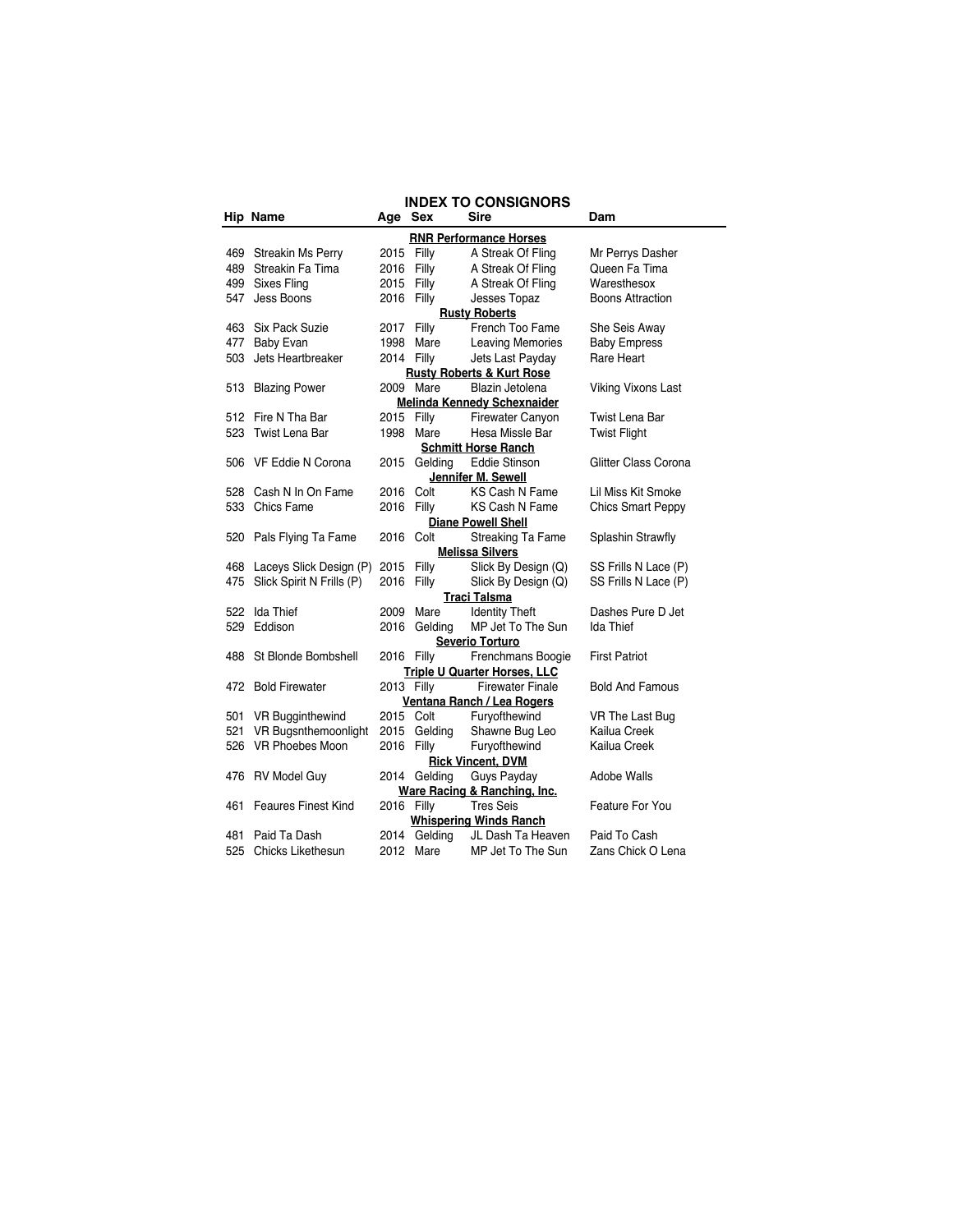## **INDEX TO HORSES**

| A Honor To Win  544       | Jesses Knockout  546                     |  |
|---------------------------|------------------------------------------|--|
| A Hoppin Romance  485     | Jets Heartbreaker  503                   |  |
| Addysonssmothrocket 540   | JL Rocn By The River  471                |  |
| Aint Ez B N Perfect  470  | JLP Champion Form  502                   |  |
| American Kido  537        | JLP Ready Jet Go  514                    |  |
|                           |                                          |  |
| Bets Tanquery 516         | Laceys Slick Design (P)  468             |  |
| Bid Double On Fame  532   | LH Streaknjazz  465                      |  |
| Blackmoons Rising  508    | Maximum French Fame  507                 |  |
| Blazing Power  513        | Maximum Midnite Fame 515                 |  |
| Bold Firewater  472       | Miss Leader To You  519                  |  |
| Bully At The Bar  538     | Mitey Gold Digger  536                   |  |
| Call Me Gone  478         | MP Hay Special Day  551                  |  |
| Cartels Wooden Heart  483 | Nick Makes Me Happy  498                 |  |
| Cash N In On Fame  528    |                                          |  |
| CEO Spicey Caliente  482  |                                          |  |
| Chasin A Stylishfire  474 | Pals Flying Ta Fame  520                 |  |
| Chicks Likethesun  525    | Papers In Assoc/Moonlight In Paris . 509 |  |
|                           | Papers In Assoc/Moonlight In Paris . 510 |  |
| Colur Me Gone  549        | Papers In Assoc/Moonlight In Paris . 511 |  |
| Cooln My Jets  553        | Papers In Assoc/SR Cat Attack  524       |  |
| Courage Of The Heart  527 | Perkin Right Along  484                  |  |
| Dailey Fortune  487       |                                          |  |
| Decades Of Honor  462     |                                          |  |
|                           | Rosific Bailey Fuel  491                 |  |
|                           |                                          |  |
| Embryo/Oh Darlin  496     | SDK A Slick Tango  539                   |  |
| Embryo/Oh Darlin  497     | SDK Fame On Fire  542                    |  |
| Fame Smashes Money  480   | Shesa Streakin Gal  534                  |  |
| Feaures Finest Kind  461  | Shez Dashin Cool  500                    |  |
| Fiestyalivenfiren  530    |                                          |  |
| Fire N Tha Bar  512       |                                          |  |
| Fletchs Me Fame  535      | Slick Lane Ta Fame  495                  |  |
| Frenchieslanetafame  492  | Slick Spirit N Frills (P)  475           |  |
| Frosted Silk Delight  493 |                                          |  |
| Furious Leader  518       | Smoke N PYC  464                         |  |
| GCH Kisses And Hugs  504  | St Blonde Bombshell 488                  |  |
|                           | Streakin Fa Tima 489                     |  |
| GL Double Perks  554      | Streakin Ms Perry  469                   |  |
| GL Orphan Annie  550      | Sweet Grass Cutting  505                 |  |
| GL Red Dash  466          |                                          |  |
| GL Time To Perk 494       |                                          |  |
| Hot N Famous Sydney  552  | VF Eddie N Corona  506                   |  |
|                           |                                          |  |
| Im A Slick Guy  486       | VR Bugsnthemoonlight  521                |  |
| Itsallaboutthe Frost  555 | VR Phoebes Moon  526                     |  |
|                           | Watch Me Go Guys  548                    |  |
|                           |                                          |  |
|                           |                                          |  |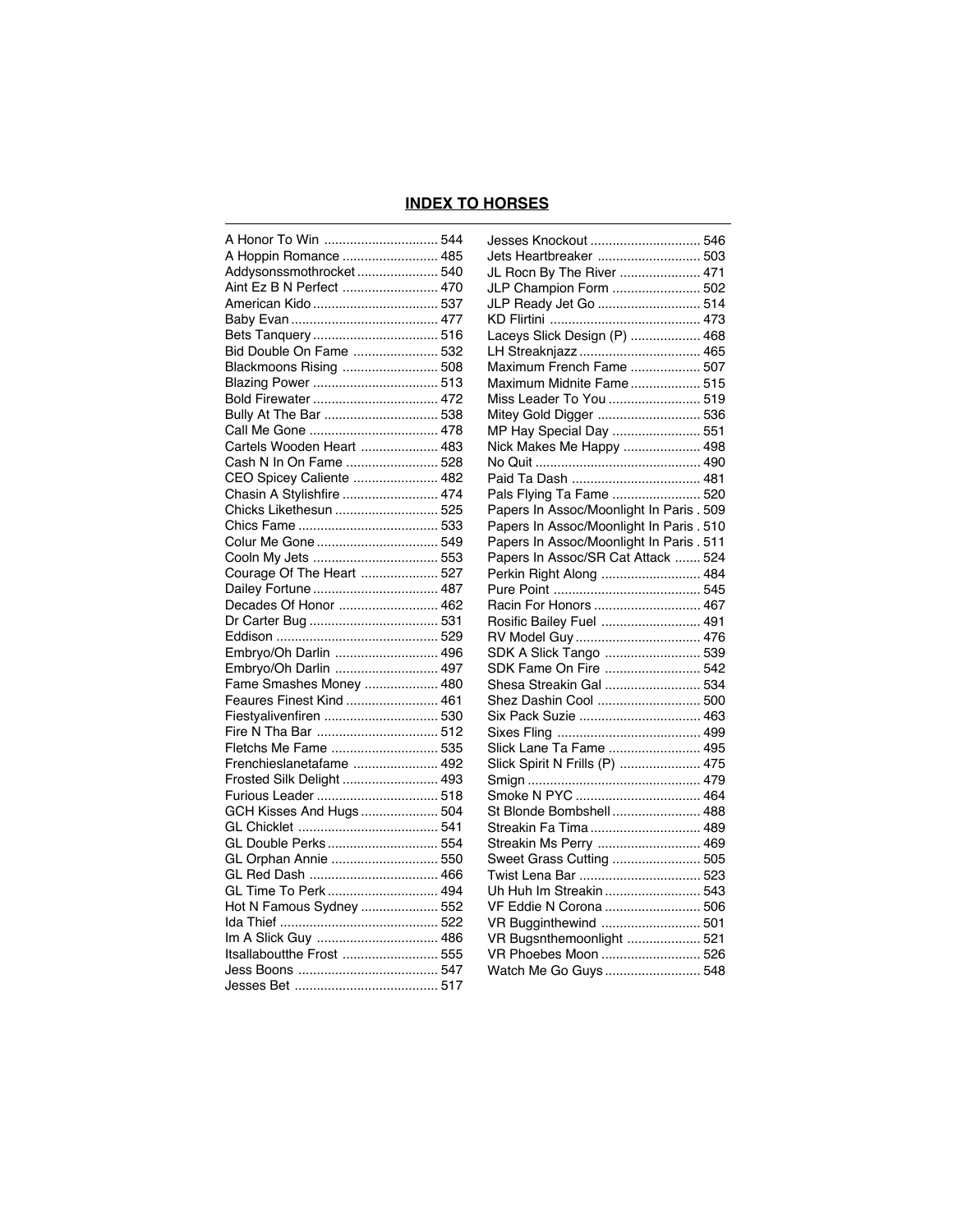# **INDEX TO DAMS**

| All Of Buttons Honor  462                    |  |
|----------------------------------------------|--|
|                                              |  |
|                                              |  |
|                                              |  |
| Bold And Famous  472                         |  |
| Boons Attraction  547                        |  |
| Brownie To Fame  507                         |  |
|                                              |  |
| Chics Smart Peppy  533                       |  |
|                                              |  |
| CR Fancy Chic  541<br>Dashes Pure D Jet  522 |  |
|                                              |  |
| Destiny Ta Fame  515                         |  |
| Dianes Sweetheart 530                        |  |
|                                              |  |
| DMAC Heaping Spoon  534                      |  |
| Doll Ofa Wise Man  478                       |  |
| Ducks Do Dance  548                          |  |
|                                              |  |
| Feature For You  461                         |  |
|                                              |  |
|                                              |  |
| Frenchmans Perkette  486                     |  |
| Gay Wooden Heart  483                        |  |
| Glitter Class Corona  506                    |  |
| Hollys Nick Bar  498                         |  |
| Hope Its Cash  514                           |  |
| Hum Dash Special  551                        |  |
|                                              |  |
| Imtoocools Magnolia  500                     |  |
|                                              |  |
| IR Famous Nikki  552                         |  |
|                                              |  |
| Jeannie Lebeaux  490                         |  |
|                                              |  |
| Junes Black Moon  508                        |  |
|                                              |  |
| Kailua Creek  521,526                        |  |
| Kathys Smoke N Sunday  464                   |  |
|                                              |  |
|                                              |  |
| Lil Miss Kit Smoke  528                      |  |
|                                              |  |
| Miss Double Leowood  493                     |  |
| Miss Guy To You  519                         |  |
|                                              |  |

| Missourri Tiger  482            |  |
|---------------------------------|--|
| Money Smash Bar  480            |  |
| Moonlight In Paris  509,510,511 |  |
| Mr Perrys Dasher  469           |  |
| Naomi Nick Bug  531             |  |
|                                 |  |
|                                 |  |
| Paid To Cash  481               |  |
| PC Driftin Cajun  484           |  |
| PC Wades World  527             |  |
| Pencil Slim Rockette  485       |  |
|                                 |  |
|                                 |  |
| Queen Fa Tima  489              |  |
| Rare Heart  502,503             |  |
| Reds Miss Lil Oakie  466        |  |
| Ristos Sweet Play  505          |  |
| River Full Of Cash  471         |  |
|                                 |  |
| Rose O My Dreams  491           |  |
| Senorita Chili Dash  504        |  |
| She Seis Away  463              |  |
| Shez Dashin Cool  537,553       |  |
| Short Lane Ta Fame  492,495     |  |
| Sixes Knockout  546             |  |
| Sixes Tanquery  516             |  |
| Skeets That Cash  555           |  |
| Spin Me Rite Round  473         |  |
| Splashin Strawfly  520          |  |
|                                 |  |
| SS Frills N Lace (P)  468,475   |  |
| Tangos Fast Dash  539,542       |  |
| Thirdtimesmytime  494           |  |
|                                 |  |
| Twice As Stylish 07  474        |  |
|                                 |  |
|                                 |  |
|                                 |  |
| Viking Vixons Last  513         |  |
| VR The Last Bug  501            |  |
|                                 |  |
| Zans Chick O Lena  525          |  |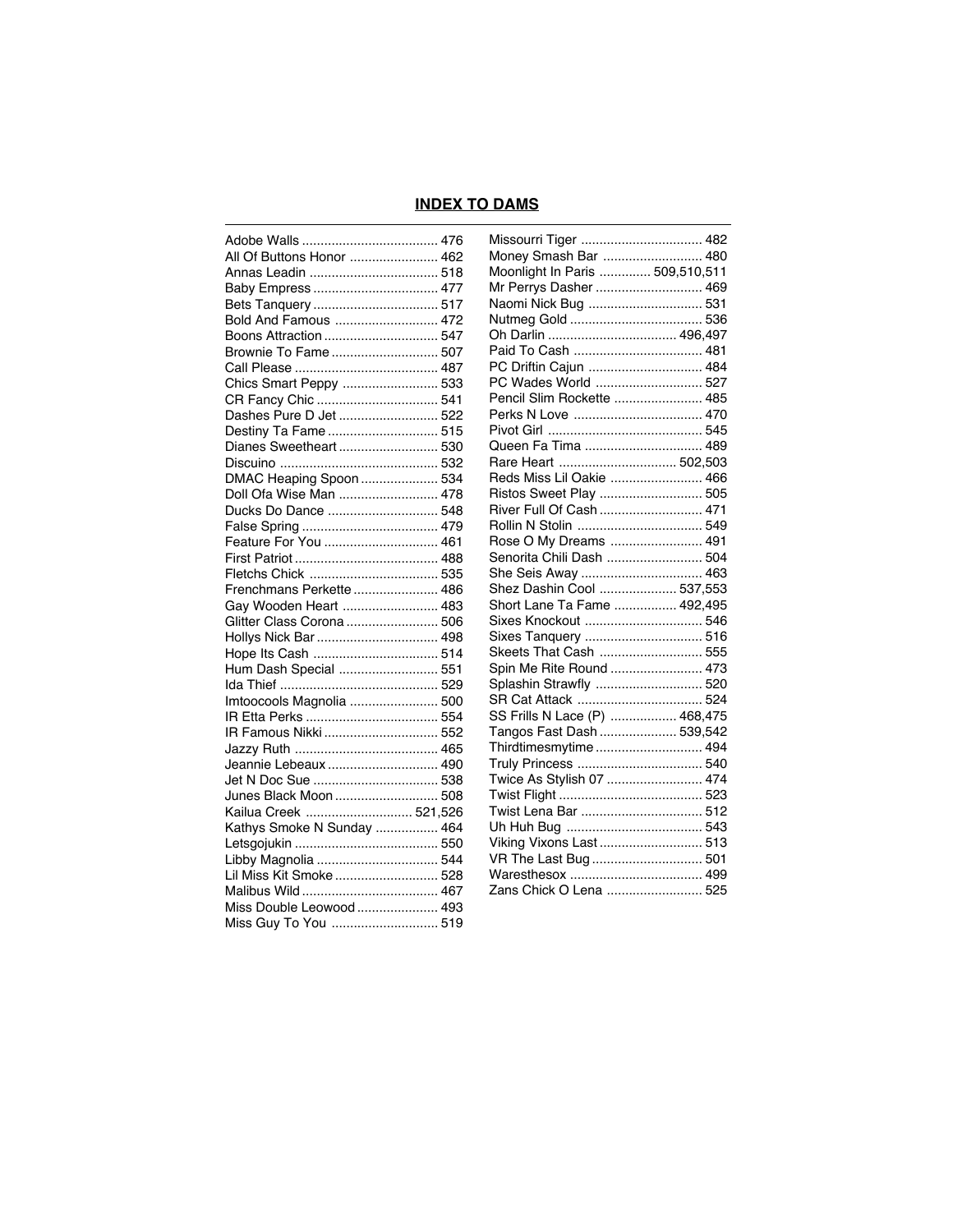## **INDEX TO SIRES**

| A Mitey Sweet Guy  536           |  |
|----------------------------------|--|
| A Regal Choice  479              |  |
|                                  |  |
| A Streak Of Fling  465,469,489   |  |
|                                  |  |
|                                  |  |
| AP Six Frosted Moons  493        |  |
|                                  |  |
| BHR Frenchies Socks  492         |  |
| Blazin Jetolena  513             |  |
| Captain Courage  527             |  |
|                                  |  |
| Chasin Firewater  474            |  |
| Chati Honor Lark  544            |  |
| Dashing Guy  466,494,541,550,554 |  |
|                                  |  |
|                                  |  |
|                                  |  |
|                                  |  |
| Fire Water Flit  496,497,509     |  |
| Firewater Canyon  512            |  |
| Firewater Canyon (CS)  525       |  |
| Firewater Finale  472            |  |
| Firewaterontherocks  498         |  |
| First Down French  473           |  |
| French Streaktovegas  543        |  |
| French Too Fame  463             |  |
| French Too Fame (CS)  477,503    |  |
|                                  |  |
| Frenchmans Bogie  488            |  |
| Frenchmans Bogie (CS)  491,530   |  |
| Frenchmans Feature (CS)  530     |  |
| Frenchmans Guy  510,511,548      |  |
| Frenchmans Maximum  507,515      |  |
| Frog Hollow Fire  485            |  |
| Furyofthewind  501,518,526       |  |
|                                  |  |
| Heart Of The Cartel 483          |  |

| Hesa Missle Bar  523                 |  |  |
|--------------------------------------|--|--|
| Honors A Bounding  467               |  |  |
| Hooked On Run (CS)  523              |  |  |
|                                      |  |  |
|                                      |  |  |
| Jesses Topaz  517,546,547            |  |  |
| Jesses Topaz (CS)  516               |  |  |
| Jets Last Payday  502,503,514        |  |  |
| JL Dash Ta Heaven  481               |  |  |
|                                      |  |  |
| KS Cash N Fame  528,533              |  |  |
| La Jollas Gold (CS)  467             |  |  |
| Leaving Memories  477                |  |  |
|                                      |  |  |
| MP Jet To The Sun  470,504,525       |  |  |
| 529,537,553                          |  |  |
|                                      |  |  |
| 522,544                              |  |  |
| Mr Dakota Bear (CS)  508             |  |  |
|                                      |  |  |
| PC Frenchmans Hayday  551            |  |  |
| PC Frosty Bid  462,555               |  |  |
|                                      |  |  |
|                                      |  |  |
| Pure D Dash  508,545                 |  |  |
| Shawne Bug Leo  521                  |  |  |
| Slick by Design  486,495,539,468,475 |  |  |
| Slick By Design (CS)  548            |  |  |
| Streakin Sixes  490                  |  |  |
| Streaking Ta Fame  478,520,532,549   |  |  |
| Sweet First Down (CS)  490           |  |  |
|                                      |  |  |
| Traffic Guy (CS)  485                |  |  |
|                                      |  |  |
|                                      |  |  |
|                                      |  |  |
|                                      |  |  |
|                                      |  |  |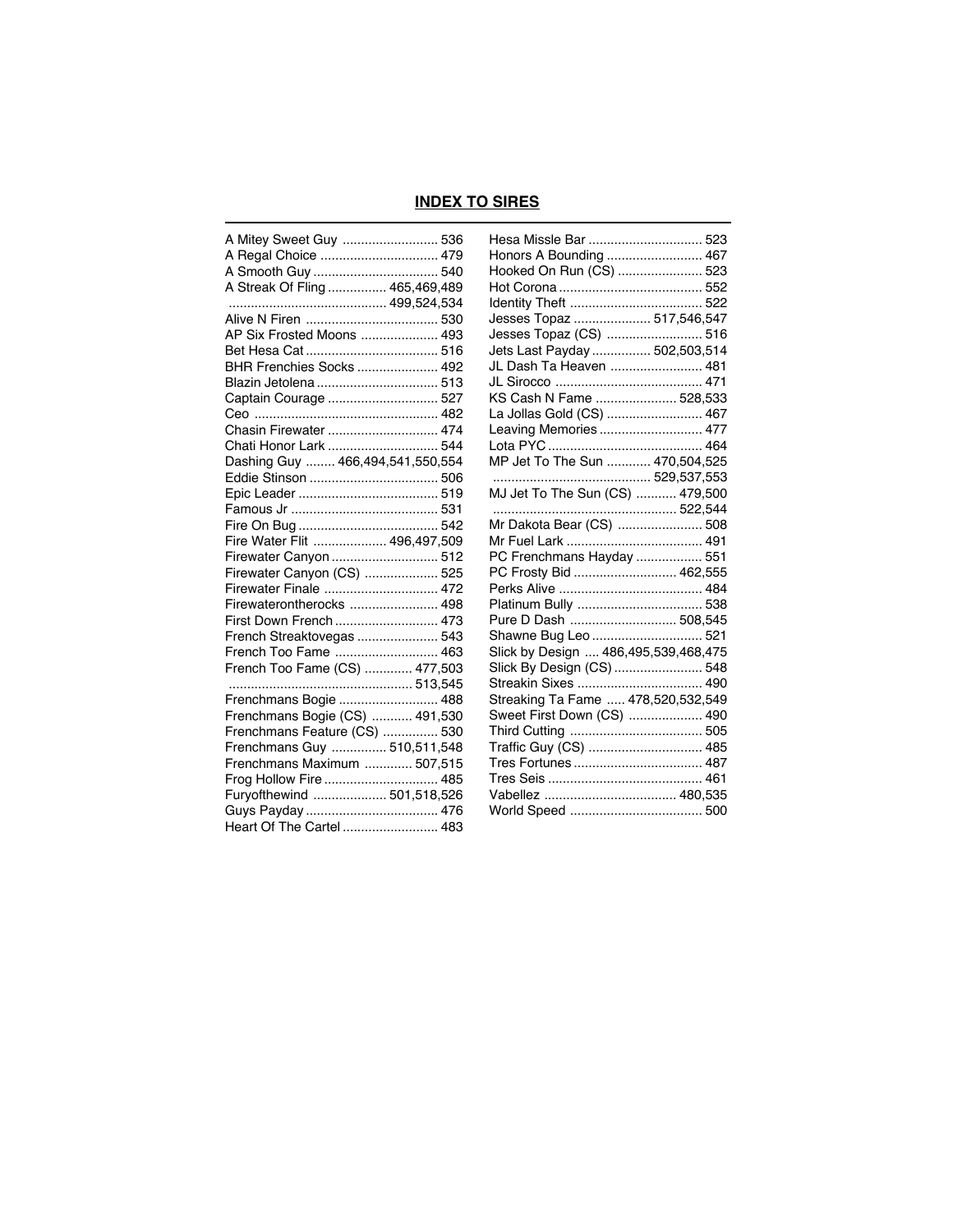### **COVERING SIRES**

- **FIREWATER CANYON (2012). (Firewater Flit-Mulberry Canyon Moon, by Marthas Six Mons). His first foals are 2-year-olds of 2017. Out of MULBERRY CANYON MOON (\$333,036: An All-Time Leading Barrel Futuirty Horse; Lance Graves Pro Classic Invitational Futurity Champion; WPRA NFR Champion & mulltiple round winner. Son of FIRE WATER FLIT SI 86 (1978). Race winner. An Equi-Stat Leading Barrel Sire and Maternal Grandsire. Sire of MISS JB 055 (\$173,784: BFA World Barrel Sweepstakes Champion; 4th, BFA World Open Futurity; 5th, Old Fort Days Open Barrel Futuirty).**
- **FRENCH TOO FAME (2007). (Frenchmans Guy-Got Ta Fame, by Dash To Fame), Equi-Stat money earner: 3rd NBHA New Years AZ Senior Rider Day 1 4D. His oldest foals are 5-year-olds of 2017. Sire of 6 Equi-Stat money-earners, including MD FOREVER FANCY (Equi-Stat Barrel earner of \$1,007). Son of FRENCHMANS GUY (1987). Barrel Futurity and Derby money-earner: Finalist, PRCA Badlands Circuit, South Dakota Rodeo Association; Northwest Rodeo Cowboys Association Reserve Champion; 3rd, Newcastle, Wyoming WPRA Divisional Tour. Sire of the earners of over \$10,000,000.**
- **FRENCHMANS BOGIE (2000). (Bogies General-Frenchmans Violet, by Frenchmans Guy). Sire of CHICAS PALLI SAN (\$7,510: 4th, BBR World Open Barrel Futurity), JLC PRECIOUS BOOGIE (Equi-Stat Barrel earnings \$4,086), JLC BOOGIEMAN (Equi-Stat Barrel earnings \$3,705), BOOOGIES STRAIGHT UP (Equi-Stat Barrel earnings \$3,251), GR BOODIES GOLDRUSH (PHBA World Champion Senior Barrels), DF VICTORIOUS SECRET (Equi-Stat Barrel earnings \$1,116). Son of FRENCHMANS GUY (1987). Sire of the earners of over \$10,000,000.**
- **FRENCHMANS FEATURE (2001). (Frenchmans Guy-Miss Big Feature, by Alamitos Feature). An Equi-Stat Leading Barrel Sire All/Ages All/Divisions. Sire of HONOR THY FRENCHMAN (\$351,605: top 10, WPRA NFR Open Barrel Horse; WPRA NFR earnings of \$87,368, ridden by Taylor Jacob (1st Round 3, split 1st Round 6); 5th, Calgary Stampede Rodeo Open Barrel Race; Ft Worth Rodeo Open Barrel Racing Champion; 2016 Cody Stampede Rodeo Barrel Racing Champion; 2016 Ponoka Stampede Rodeo Open Barrel Racing Reserve Champion; 4th, Ponoka Stampede Open Barrel Race; Livingston Roundup Rodeo Barrel Racing Champion; Spanish Fork Fiesta Days Rodeo Open Barrel Champion).**
- **HOOKED ON RUN SI 102 (2001). (First Down Dash-Stylish Form, by The Signature). Stakes-placed winner, \$52,175, 3rd Carencro S., etc. Sire of 19 ROM, 19 winners, earning \$595,487, including Austins Deal SI 90 (5 wins, to 9, 2017, \$85,403), Olivia B SI 95 (6 wins, \$53,301), Hooked On Go-SI 101 (3 wins, \$50,639), Haydens Ransom SI 90 (4 wins, to 7, 2017, \$50,319), Me Not Hooked SI 96 (\$46,235), Hookem Horns-QH SI 98 (4 wins, \$40,310), Green Onions SI 82 (5 wins, \$31,841 USA), SNW Hookem SI 90 (3 wins, \$30,275), Hooked On Special SI 90 (\$27,730 USA), Twobit Dashing VI SI 86 (3 wins, \$25,656), La Jollas Magic SI 97 (3 wins, \$20,407), Hookem Warrior SI 92 (\$19,092). Sire of 4 Equi-Stat Barrel money-earners.**
- **JESSES TOPAZ (2011). (Mr Jess Perry-Paddys Topaz, by Paddys Irish Whiskey). His oldest foals are yearlings. Son of MR JESS PERRY SI 113 (1992). Champion 2-yer-Old , \$687,184 [G1]. Sire of 1,066 ROM, 137 Stakes winners, \$51,819,604, 9 Champions, including APOLLITICAL JESS SI 107 (World Champion, \$1,399,831 [G1]), MATABARI SI 104 (\$1,410,471, Los Al. Two Million Fut. [G1]), ONE FAMOUS EAGLE SI 101 (\$1,387,453, Los Al. Two Million Fut. [G1]), NOCONI SI 105 (\$1,356,459, All American Derby [G1]), A REVENANT SI 91 (\$604,800 [G1].**